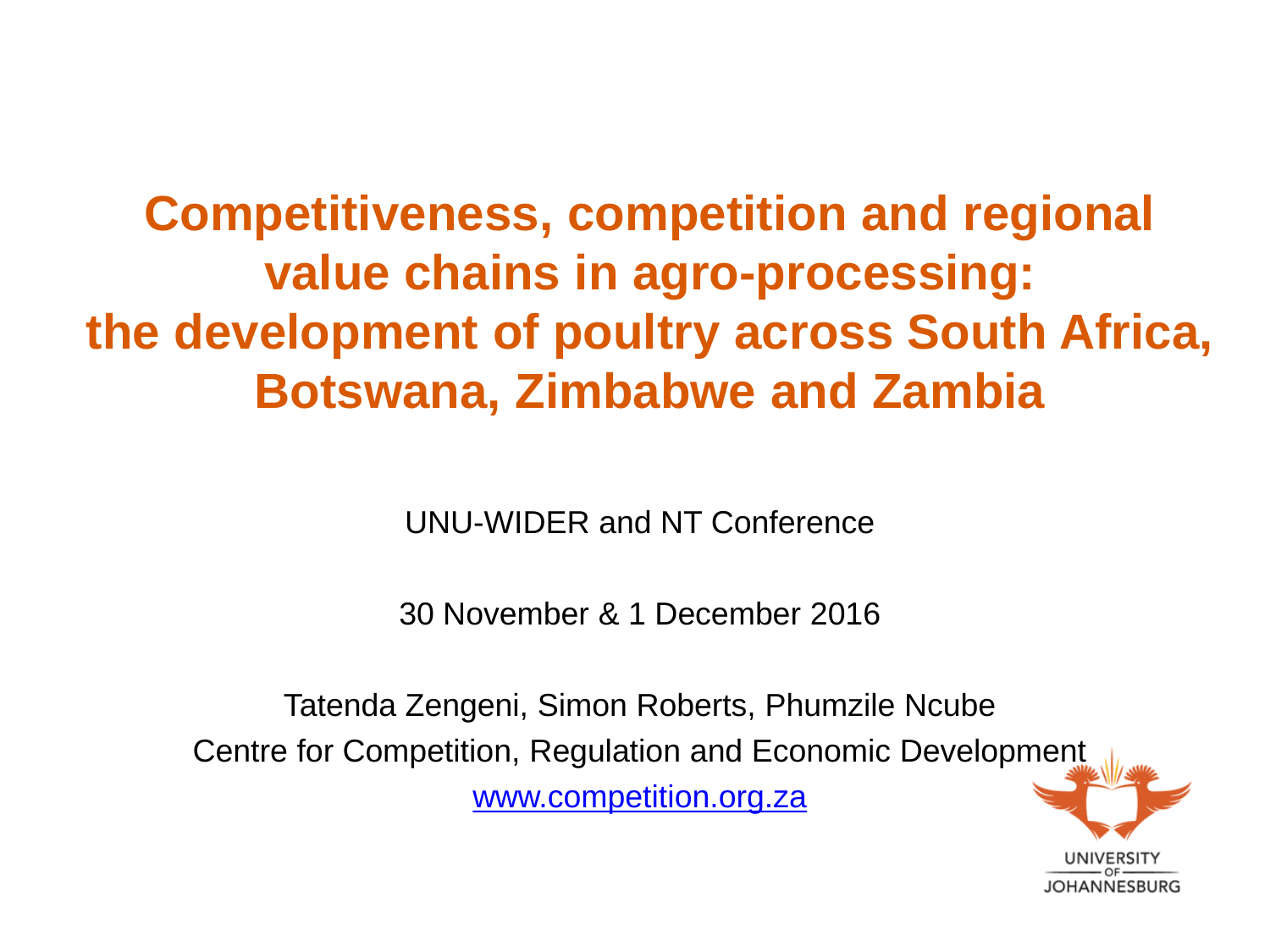### **Overview**

- Aggregate data misses important country and sectoral dynamics
	- Market structure
	- Intermediate products and intra-firm trade
	- Technology and learning
	- Transport costs and demand factors
	- Impact of industrial policies and NTBs
- Studies being done with regional partners building shared understanding of the challenges across countries from the outset

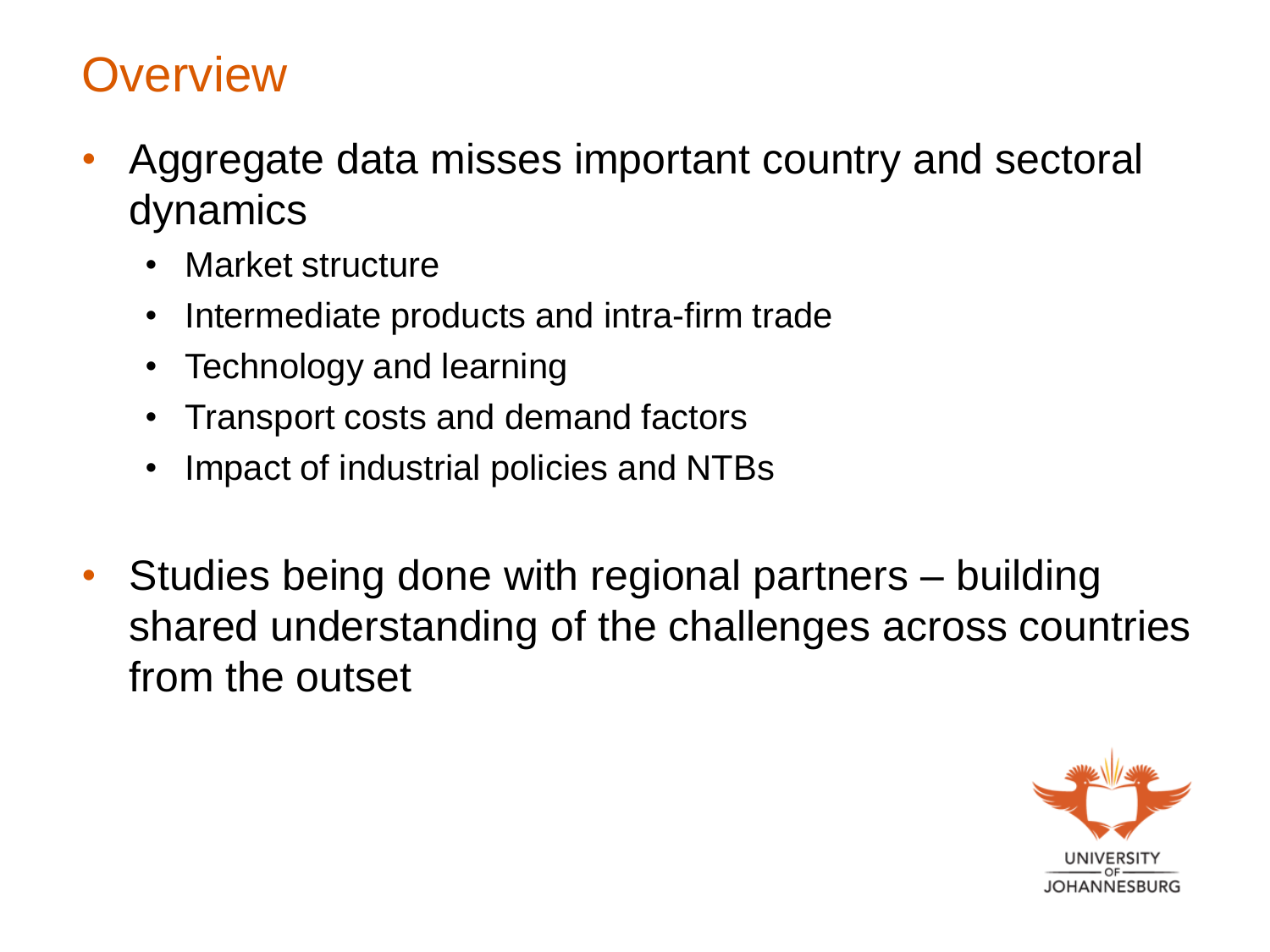# Poultry & animal feed: overview

- Largest source of protein; urbanization leading to shift to commercially produced poultry
- Main input costs are animal feed from soya and maize
- Key input: breeding stock licenced from multinationals
- Linkages and coordination from agriculture through levels of production and processing
- Investments in scale production for efficient production
- Productivity:
	- feed conversion ratio depends on breed & expertise
	- slaughtering & packaging
	- scale
- Final products: fresh and frozen poultry products
- Frozen poultry competing with deep sea imports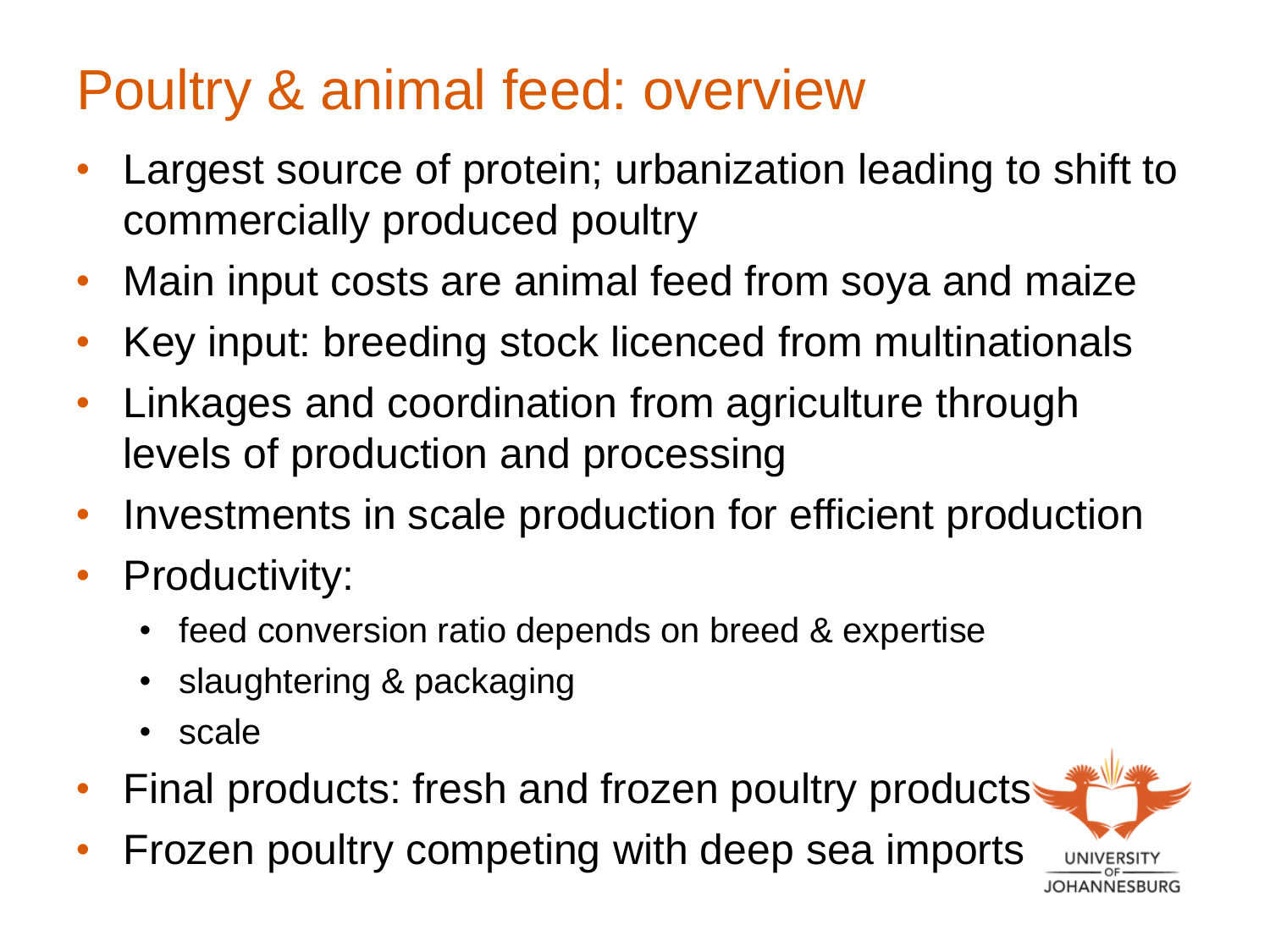# Poultry: trade and competitiveness

- Large regional trade deficit in both poultry and animal feed production
	- Mainly due to South Africa's trade deficits (poultry  $\sim$  -\$274 million/ 22% of consumption in volume terms (Brazil/Europe); oilcake ~ -\$153 million (Argentina); imports of soybeans + oilcake ~\$584 million
- There is great potential for agricultural production of main inputs in the region
	- Zambia is a net exporter of maize (\$198 million); and since 2012/13 also a net exporter of soybeans, and some oilcake.
	- Zambia animal feed component exports 2015 (\$251 million)

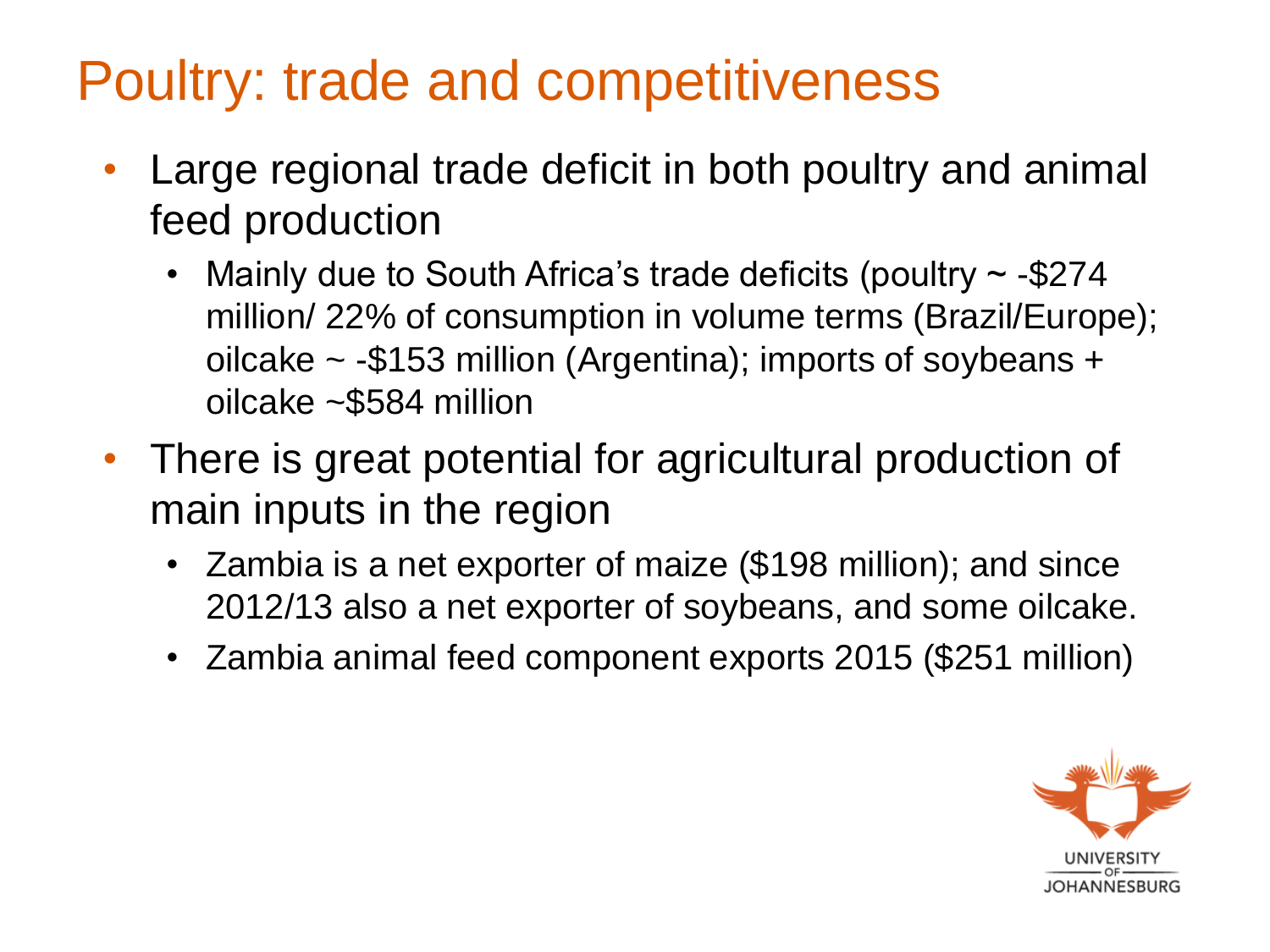Poultry VC: multiple levels of production; investment in capabilities; large TNCs at different levels

2



**Vertical integration matters** 







..but at discrete levels



**Firms need patient** 

**capital**

Long path from input to final consumer good



Can this ever create **effective**  rivals?

Concentrated, branded, consumer goods markets with longstanding relationships between incumbents

### Requires *industrial policy* approach that

- a) Invests in capabilities
- b) Takes a valuechain approach to funding
- c) Coordinates along value-chain
- d) Regional in scope

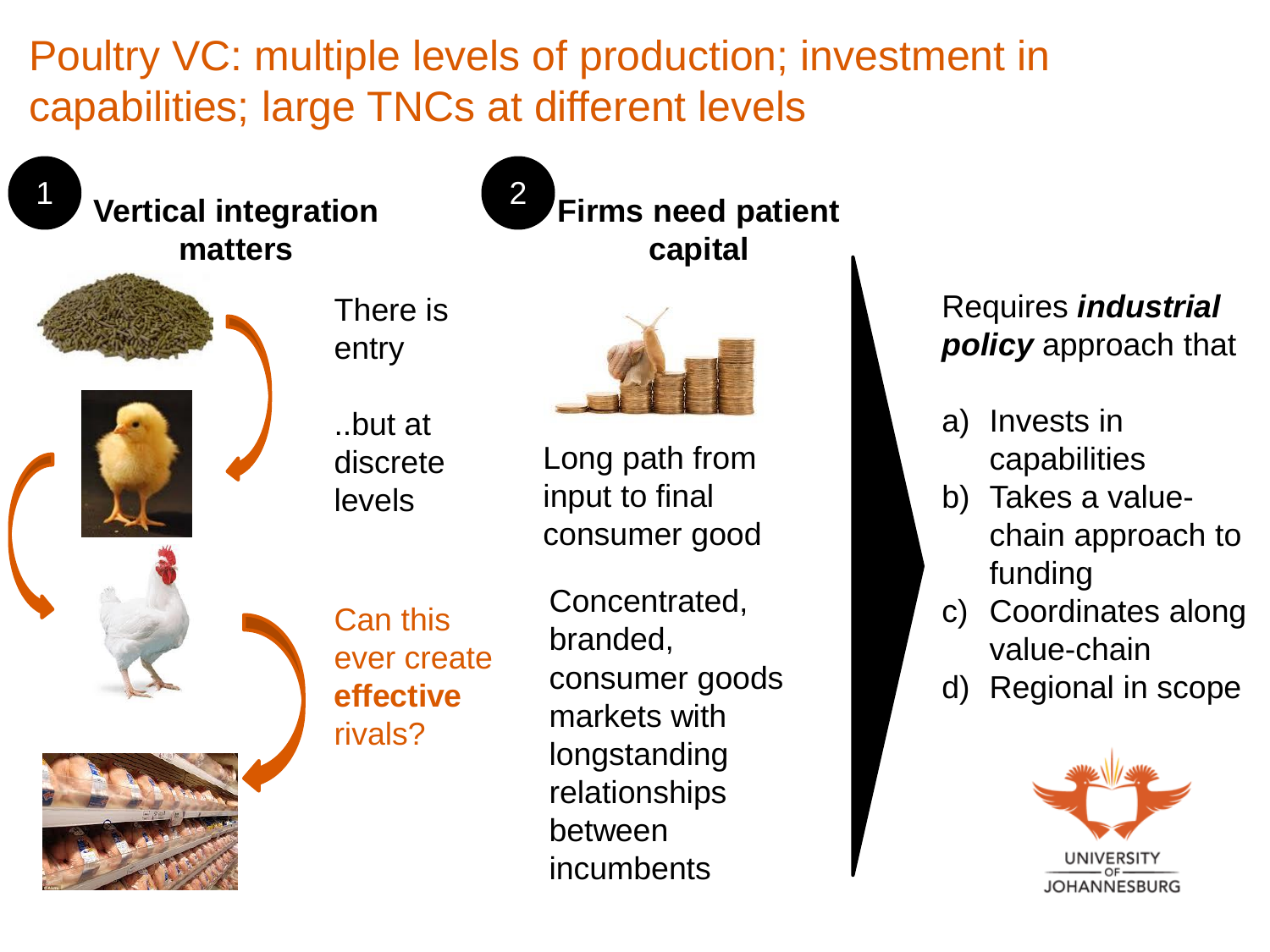### Cost build-up shows significance of different inputs and where market power resides

|                                                           | South Africa |      | Zambia |         |                 |
|-----------------------------------------------------------|--------------|------|--------|---------|-----------------|
| Item                                                      | 2012         | 2015 | 2012   | $2015*$ |                 |
| Feed cost, kg                                             | 0.54         | 0.39 | 0.58   | 0.39    |                 |
| Feed conversion ratio                                     | 1.67         | 1.54 | 1.67   | 1.65    |                 |
| Size of bird                                              | 1.8          | 1.8  | 1.8    | 1.8     |                 |
| Feed cost per broiler                                     | 1.61         | 1.08 | 1.74   | 1.16    |                 |
| Day-old-chicks                                            | 0.37         | 0.38 | 0.85   | 0.52    | Significant red |
| Other costs in broiler production                         | 0.24         | 0.24 | 0.25   | 0.15    | but still high  |
| *Live chicken (1.8 kg) cost                               | 2.22         | 1.70 | 2.84   | 1.83    | Large mark-up   |
| *Live chicken (1.8 kg) price                              | 2.64         | 2.02 | 3.90   | 2.44    | Market power    |
| Live chicken cost per kg                                  | 1.23         | 0.95 | 1.58   | 1.02    |                 |
| Abattoir cost / processing per kg                         | 0.29         | 0.29 | 0.30   | 0.30    |                 |
| Processed chicken, per kg, cost                           | 1.52         | 1.24 | 1.88   | 1.32    |                 |
| Processed chicken, per kg, producer price                 | 1.64         | 1.33 | 3.01   | 2.11    |                 |
| Brining levels                                            | 30%          | 30%  | $0\%$  | $0\%$   |                 |
| Producer price, per kg adjusted for brining               | 2.13         | 1.73 | 3.01   | 2.11    |                 |
| Fresh poultry producer price (portions)                   | 2.88         |      |        |         |                 |
| Processed chicken, per kg, retail price (frozen portions) | 2.93         |      |        |         |                 |

eduction,

up  $rr$ 

**UNIVERSITY** 

*Source: Bagopi etal (2014), Ncube et al., 2016a, and Samboko et al (2016).* 

Note: \* Data for Zambia have been adjusted from 1,5Kg to 1.8Kg, abattoir processing costs and the profit margin has been assumed to be assumed to be the since 2012.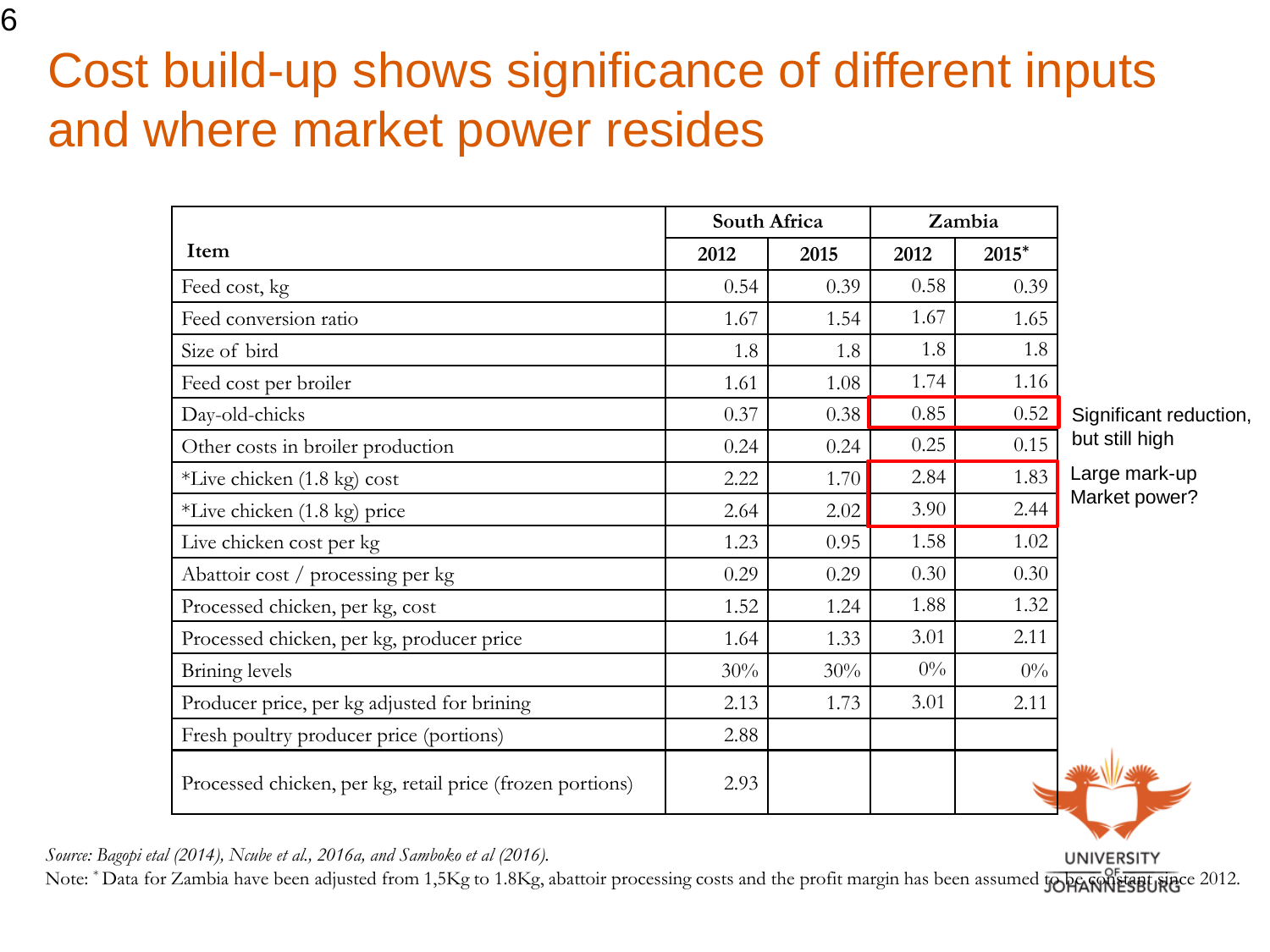## Inputs: Impact of competition and investment on day-old chick prices in Zambia



JOHANNESBURG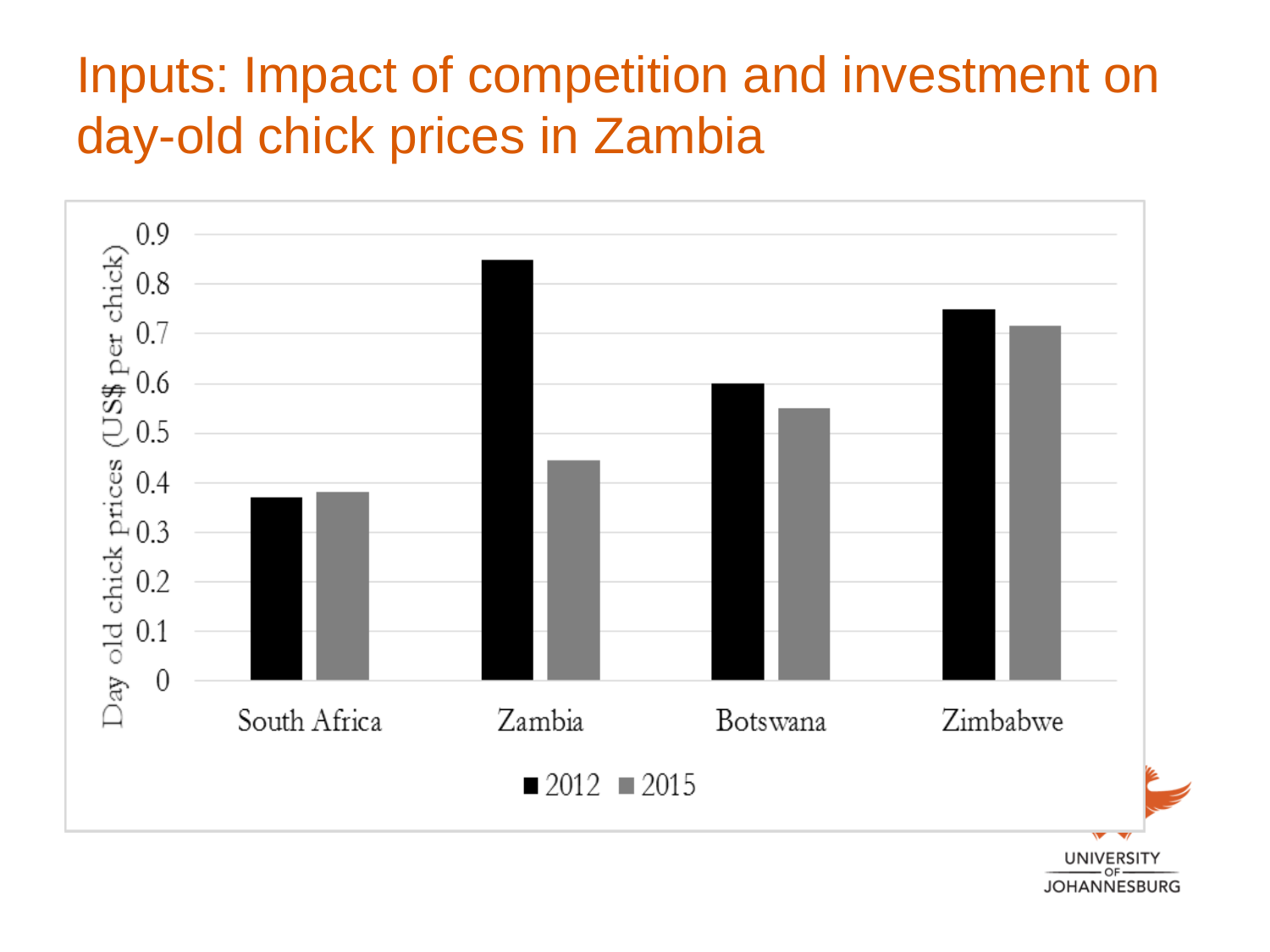### Prices of main inputs reducing in Zambia, but high transport costs and NTBs still limit trade

**- Zambia 2016 exported maize to SA, but restricted by policies Maize prices**



Source: FAO (2015); SAFEX; Zambia National Farmers Union; Stockfeed Manufacturers' Association). The 2016 prices are up to Septembe**X**und July 2016 for Zambia *and South Africa; Data for 2015 was updated from SAFEX*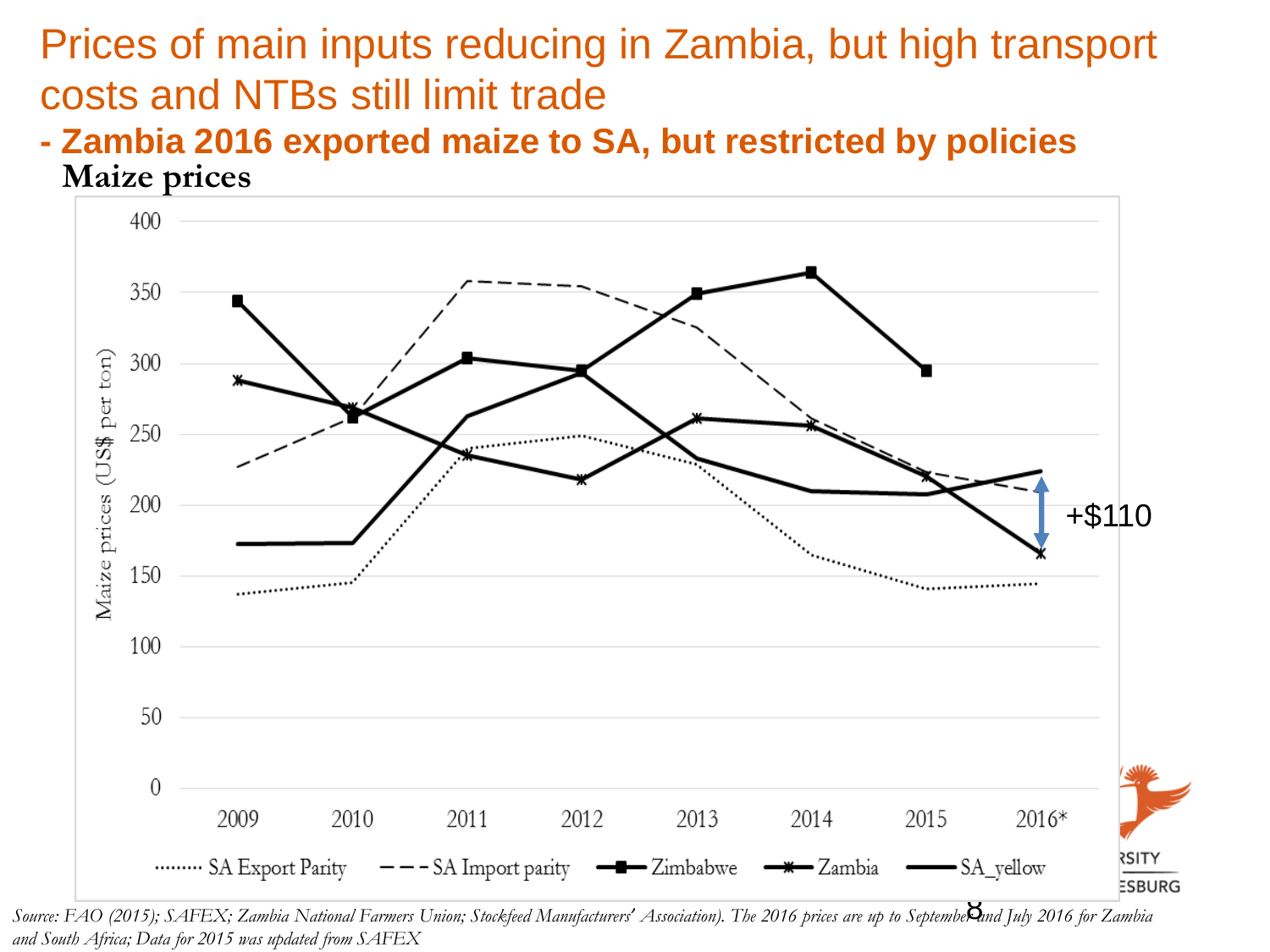# **Soybean prices**

#### **Key points:**

- Cheaper for SA to import from Argentina than transport via road from Zambia
- To replace deep sea imports, price of beans in Zambia drop by ~\$50, and/or transport drop from \$100/t to \$50/t [a competitive price if borders are efficient and NB in line with current Harare – Maputo levels]



OF Sources: FAOSTAT for Brazil, Zambia and Zimbabwe. SAGIS for South Africa (Randfontein); Trademap for Argentina imputation. **JOHANNESBURG** Note: The 2016 prices are up to September for both Zambia and South Africa; Data for South Africa and Zambia was updated from SAFEX and Zambia Farmers Union website respectively. The price from Zambia National Farmers Union is an average of the Central province converted at \$1=ZMW10.1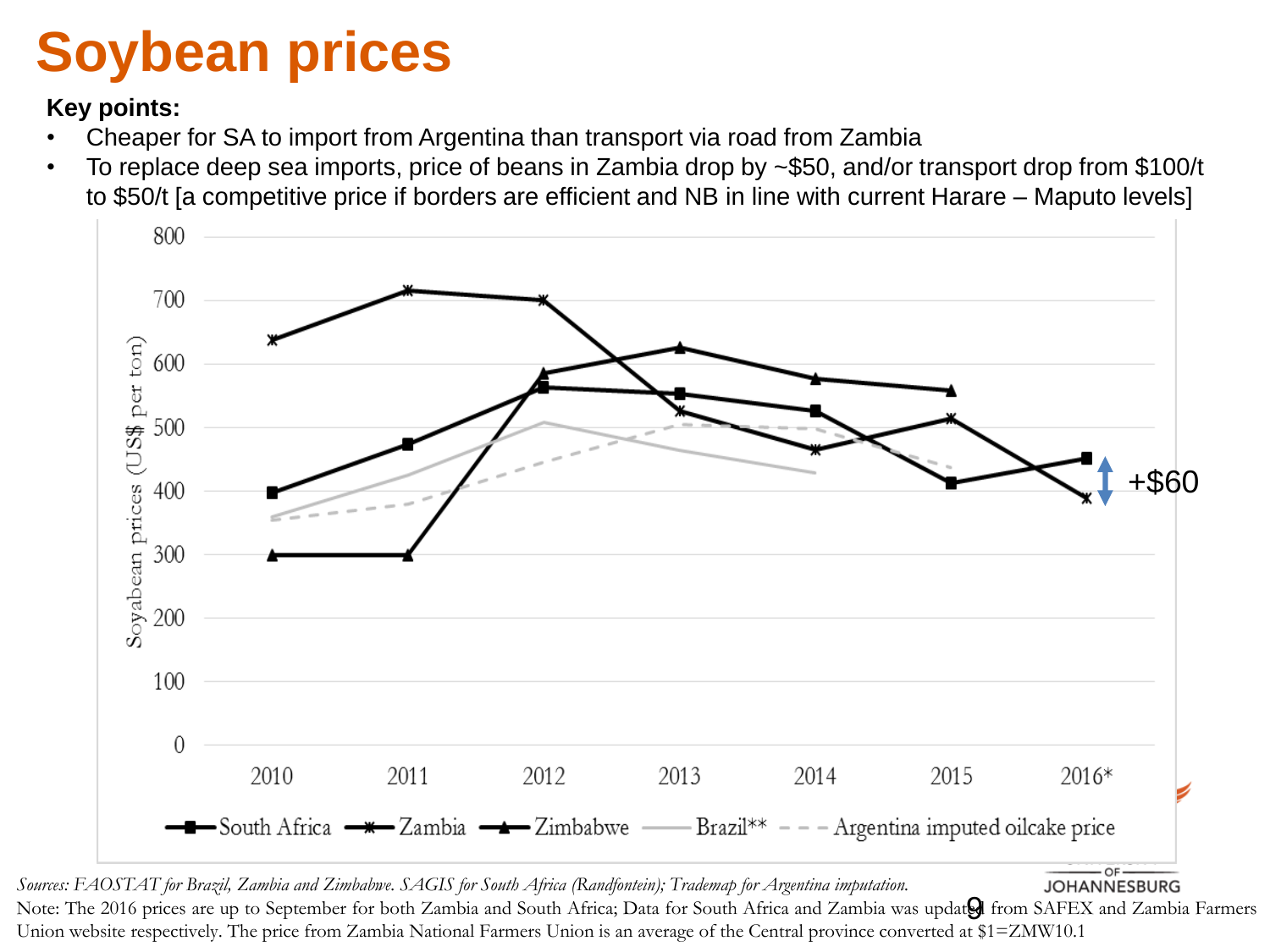# Regional value chain for poultry?

- Animal feed and poultry *in the region* dominated by large, vertically integrated firms, with multinational interests
- Large co-ordinated investments
	- Three main companies: Rainbow, Astral, CBH
	- Coordinated investments into the poultry value chain in Zambia  $\rightarrow$ ramped up production of animal feed (quadrupled in five years), day old chicks (DOC prices down by 47%)
	- Companies leveraging investments in one country to benefit those in another
		- o Rainbow and Zamchick (Rainbow now exited JV); agreement with Shoprite in Zambia
		- o CBH grandparent operations in Zambia supply Botswana, and other markets;
		- o NatChicks (Astral) supplying fertilized eggs into Zimbabwe etc).
- Regional value chain?

 $\rightarrow$  Build competitive inputs supply, coordination and linkages  $\frac{1}{2}$ to ensure compete v deep sea imports in Gauteng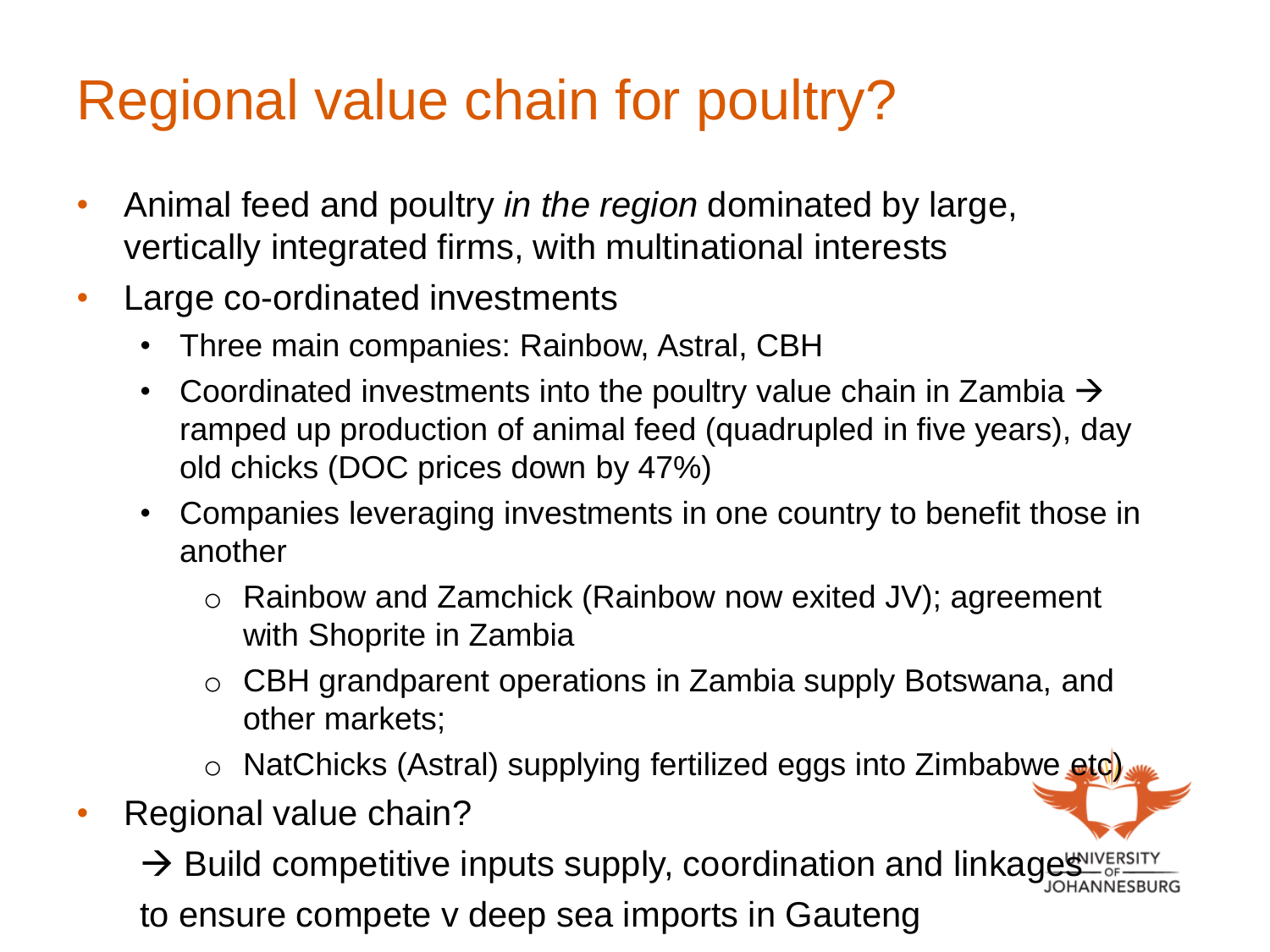# Growing regional value chain?

- Main input costs: investment in commercial agriculture
	- Fertilizer
	- Scale (irrigation, seed etc)
	- Volatility of prices; intra-regional protection
- Large SA-based firms making investments across the region
- Zambia indeed becoming more competitive (soya, DOC)
- But: maize prices inflated by local policies; overland transport costs inhibit Zambian exports to region
- Could Zambia meet the region's demand?
	- Production of soybeans increased  $(2011: -110\ 000$  tons; 2015:  $-225$ 000 tons (IAPRI); crushing projected increase to 400 000 tons
	- In contrast, 65% of broiler production carried out by small-scale producers  $\rightarrow$  more coordination would be req'd to reach scale
	- Also, small players carry risk of not being able to keep up with production due to rising costs